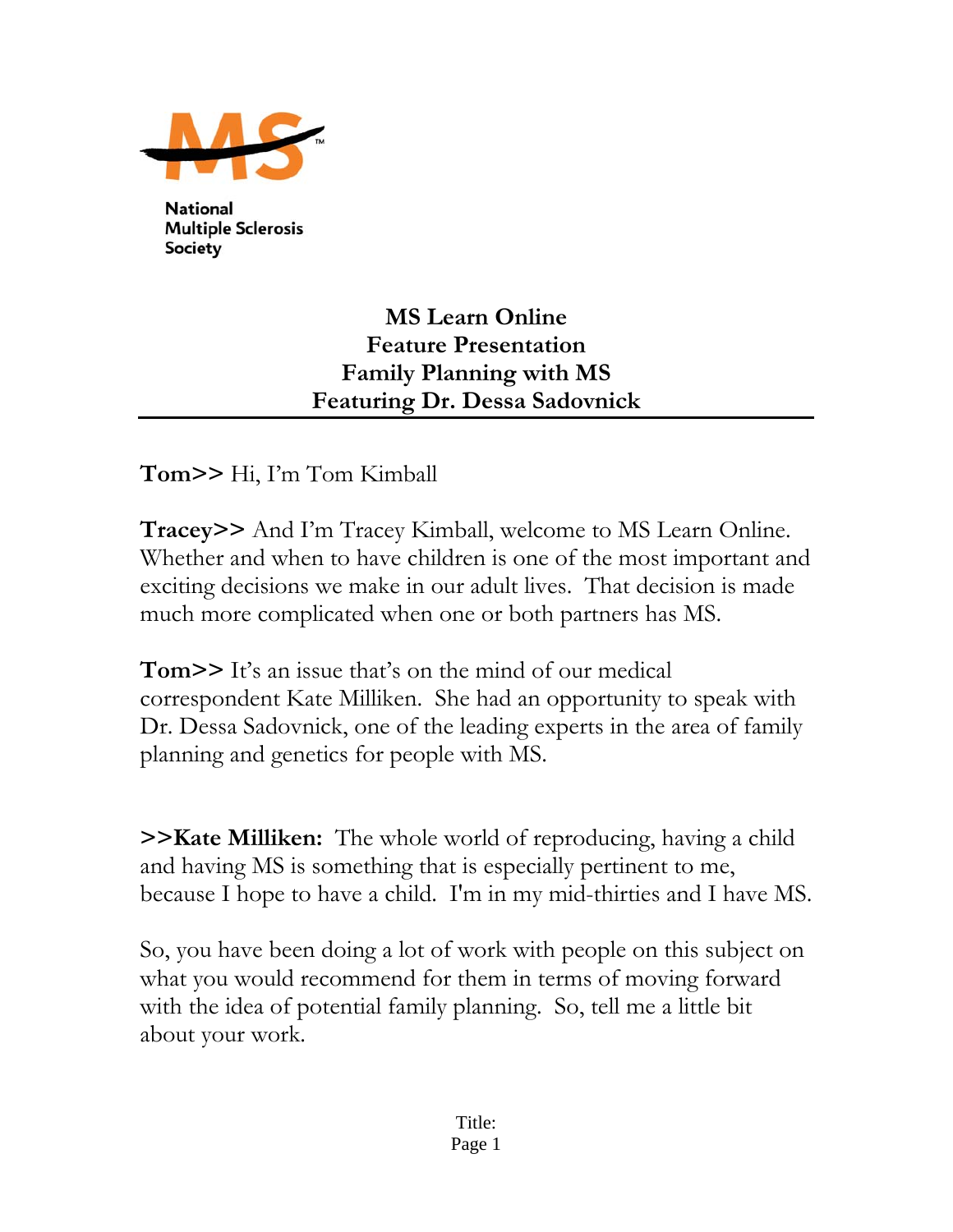**>>Dr. Sadovnick:** Well, what we're interested in doing is we're putting together a project that's called the Multiple Sclerosis North American Pregnancy Project. And what we're looking at this stage is putting together information so that when someone asks a question such as you just asked, I'm not going to make a decision for you. But the idea is to provide you and your partner with the best information that's relevant for you in various topics so that you can make your own decisions based on valid information.

**>>Kate Milliken:** Let's talk about some of the factors that you will be addressing.

**>>Dr. Sadovnick:** Okay. Well, some of the factors include, let's start from the beginning, the whole area of conception. Many people with MS have problems with sexual functioning. They don't bring that forward often. And this is an issue in trying to conceive a child.

If you don't want to have a child, issues of birth control come up. What birth control methods are the best for someone who has MS? You have to make sure that you realize that oral contraceptives can sometimes interact with antibiotics that are given frequently for bladder infections. So, that can reduce the risk of the oral contraceptive.

You also have to think about both parents. You're a young female, but you have to remember that there are males out there who want to father pregnancies, and many of the issues we have to think about are relevant for males as well.

We also have to realize there are women out there who have secondary-progressive MS, and even primary-progressive MS, who may want to have children, they have different issues they have to consider. And then, of course, you have the planned pregnancy versus the unplanned pregnancy.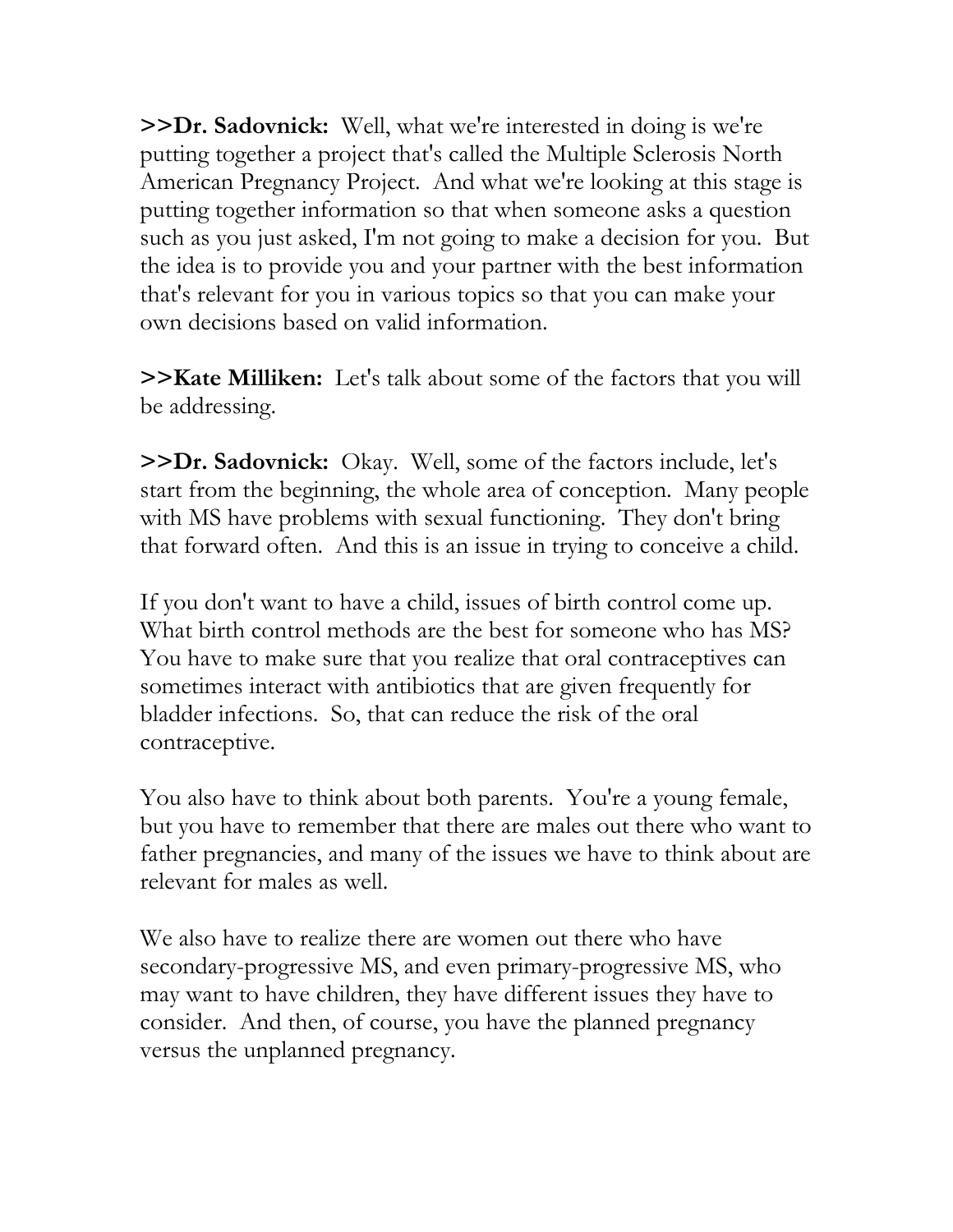But taking all that together, the various areas that I think you have to discuss in your decision-making process include the following: They include sexual functioning, because, of course, you have to --

## **>>Kate Milliken:** Mate?

**>>Dr. Sadovnick: --** mate. It includes discussions on the effect of MS on pregnancy and pregnancy management, and this includes topics such as delivery, topics of pregnancy-related symptoms. Are they really MS symptoms? Are they pregnancy related? The management of the pregnancy, the fact that in most cases, just because a woman has MS, she's not a high risk pregnancy. These are all issues that have to be discussed.

**>>Kate Milliken:** Also in the pregnancy realm, obviously, in the third trimester of having most people come out symptom-free and then being doubly susceptible to an episode after pregnancy.

**>>Dr. Sadovnick:** Well, that again is something that has to be really researched properly, because what we don't really know about that research is most of it is based on retrospective data. Most of it is based on recall. And also we don't usually know what the woman's course was like prior to becoming pregnant.

So, it's very hard to say that this is a true 100 percent fact for all women. And one of the things we're hoping to do is do some prospective work where we're able to take what the woman's course was like before pregnancy, follow her through pregnancy after delivery, and see if there's a correlation there.

Also, whether we're talking about true relapses or pseudo relapses is something that has to be looked at. And that's actually the second major heading of our reproductive counseling. Because, as I said before, that the first topic was the effect of MS on pregnancy, and the second topic, of course, is the effect of pregnancy on MS. And this, of course, is relevant only to females. But we really need more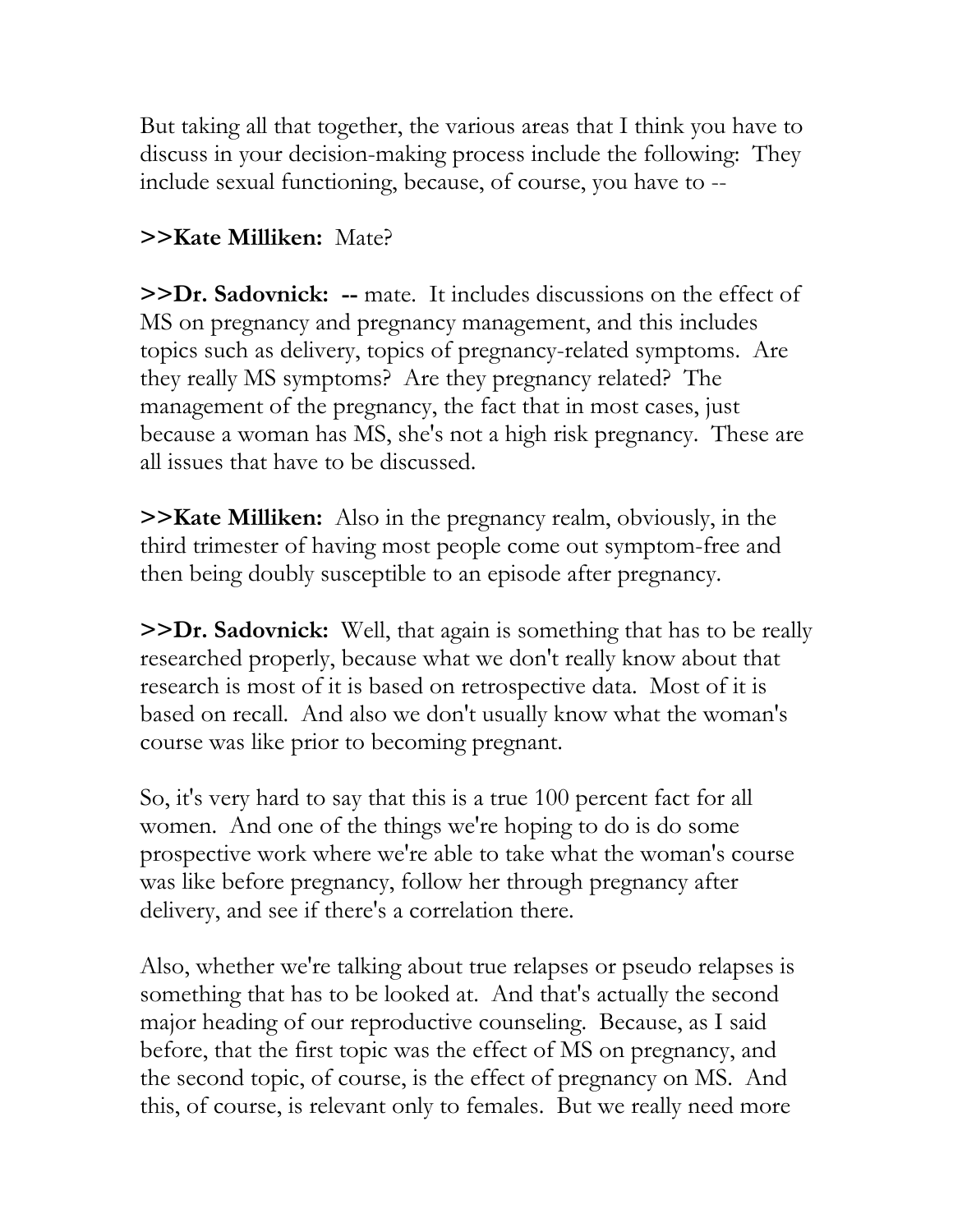information on this, both the short-term effects and the long-term effects.

**>>Kate Milliken:** Another factor I have to believe that you deal with is telling women who have MS whether or not there's a genetic component that they might be sending down to their child.

**>>Dr. Sadovnick:** Both women and men. We also discuss the genetic component, because this is relevant for both males and females. We also discuss -- when I go back to the relapse rates, again, everybody focuses on females, but what about the male? What about the male who has MS? What about when his wife is pregnant and she needs much more help? What about after delivery, when she's nursing and busy with the baby and sleep is disrupted? Men have relapses as well.

**>>Kate Milliken:** In light of the studies that you actually -- or the programs and the people you come into contact with, what is the -- I understand that it's a personal decision, but how many people, women and men, who go through your program or talk to you, or think about these factors actually pull out of the idea of having a child?

**>>Dr. Sadovnick:** It's a very interesting answer. I can't give you a set number. But what I can say is after doing a lot of these reproductive counseling sessions, there -- and I don't make the decision; the couple makes the decision. I have been surprised how often people who I feel really -- my gut feeling is that they should go ahead, back out, because they don't want any risks. And other people, who probably have so many factors against them decide and go ahead.

And one concern is cognitive functioning. What you have to be aware of as well is does the person have the cognitive ability to make the informed decision? So, this is something else that has to come up, an assessment of that in reproductive counseling.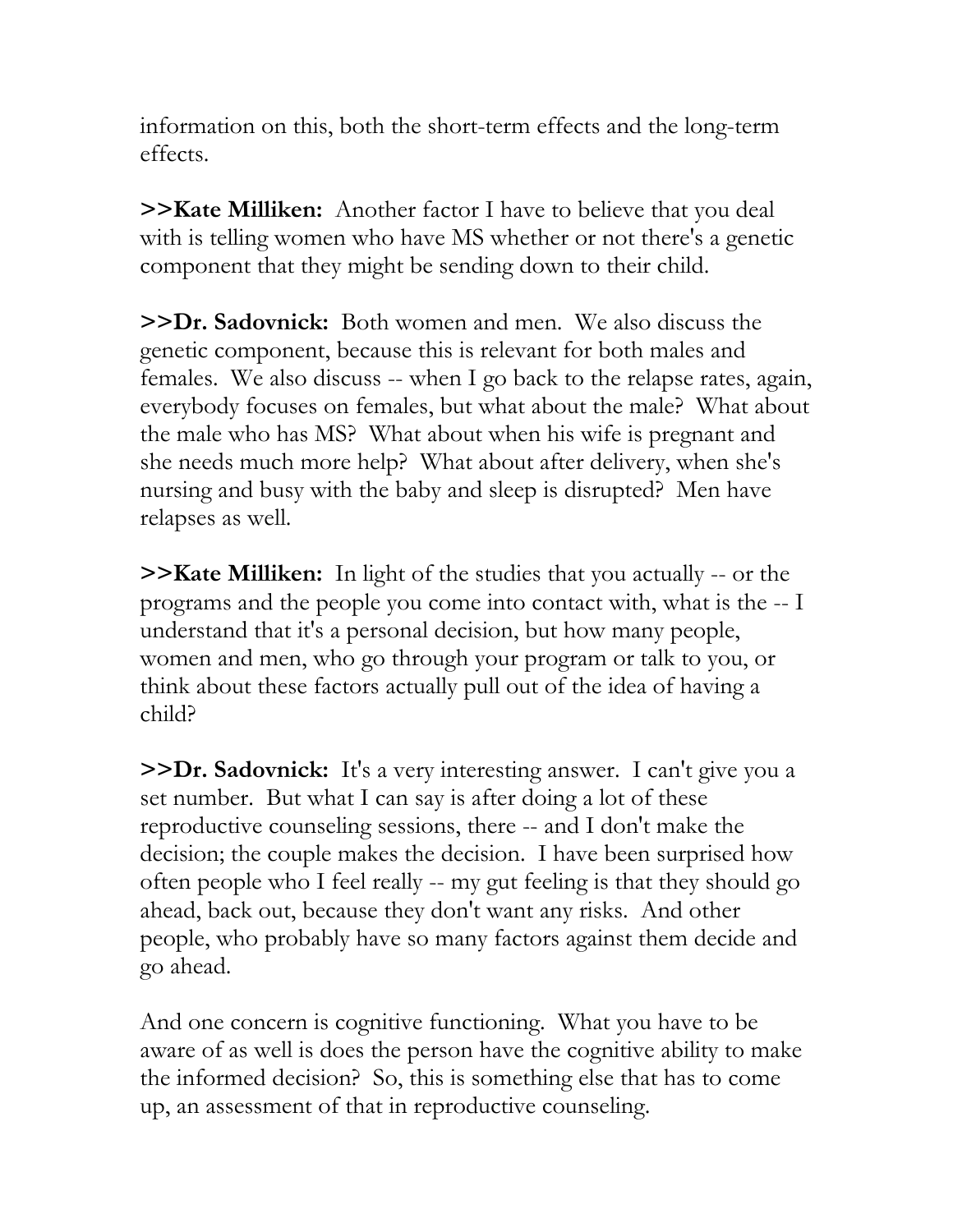Other factors have to do with therapies. There are three types of therapies you have to consider. There are the symptom-specific therapies, the relapse-specific therapies, and, of course, the diseasemodifying therapies. And this is relevant for both men and women.

Ideally, you should not be on a therapy at the time of conception. Same true for men and for women. So, the question comes up, we don't know enough about these therapies to know are any of them safe, really safe during pregnancy? Are any of them safe enough maybe for a woman to resume later on in a pregnancy? What about after delivery and breastfeeding?

What about for the male? We always think about for the woman, but you forget that male are always forming new sperm. What about the male? Should he be in a washout period if he's trying to father a pregnancy? Should he freeze his sperm?

I mean, these are all issues that you have to discuss with the patient, and I think these are all very relevant.

And a lot of people's decisions often are related to disease-modifying therapies, and how much the person actually feels that being on that therapy is keeping them well or protected. We know that there is no therapy that is known to be the cure for MS. But different people have different perspectives.

When you think of a planning pregnancy, you often think, okay, nine months of pregnancy, then you think of the three-month postpartum, because that's when, quote, the relapses tend to happen. Some people recognize a washout period before, some people don't.

But say you're going into a planned pregnancy, and say you're on a disease-modifying therapy. And these are real examples we have. All right. You're thinking about it with your partner and you're okay with your three-month washout, if you're a female, for example. Or,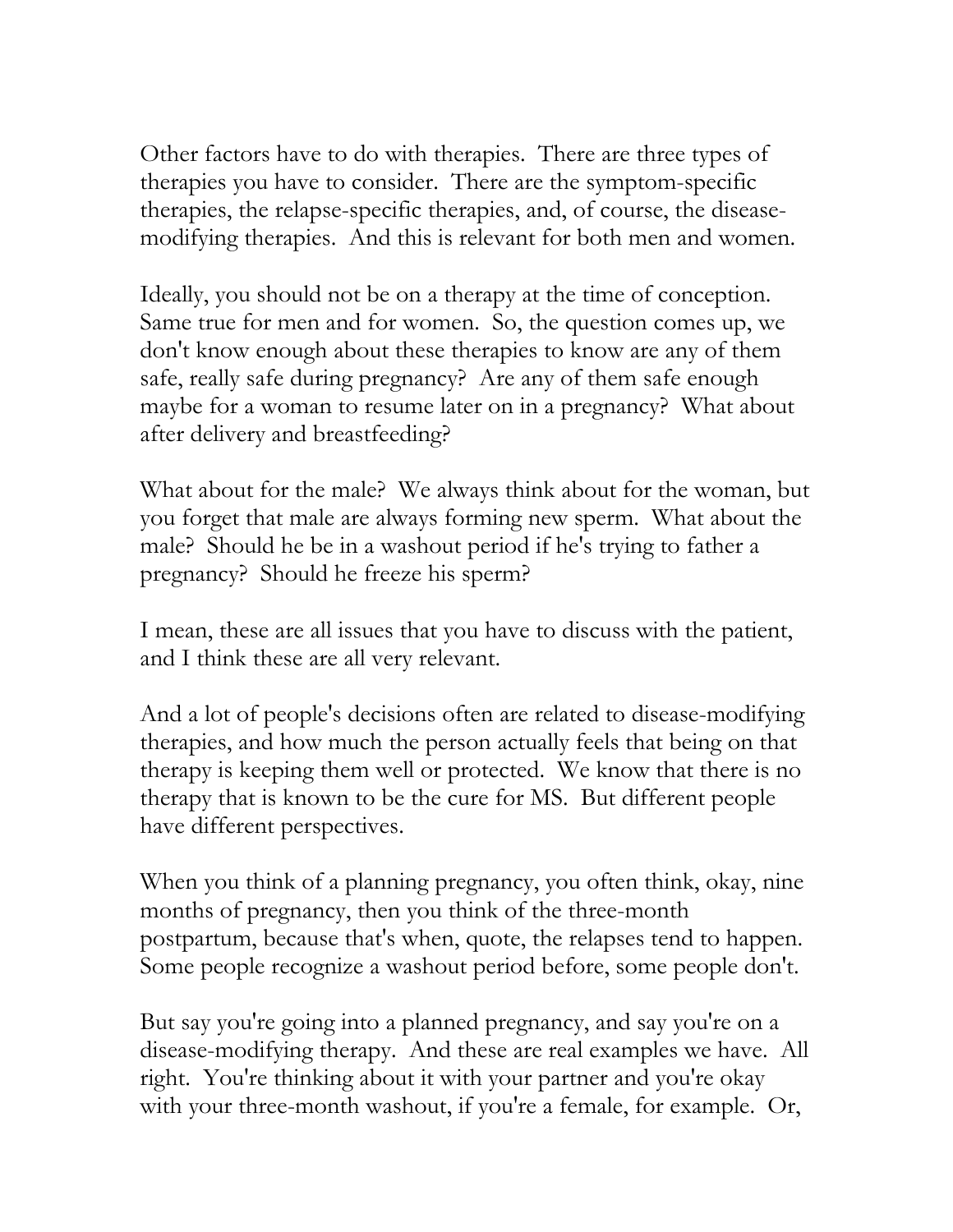if you're a male, it's really both ways. But say you're a female. You're okay with your three-month washout, which is an arbitrary figure. We don't know for sure if that's what you need, but that's what we go by right now. You're okay with your washout period.

You're okay with your nine months of pregnancy. Then you make a decision, are you going to breastfeed? Are you going to go back on therapy after delivery? So, you're talking about a 12-month period and in your mind you say, "Well, as a female, so if I'm off the medication for those 12 months, it's not that long." What about the real world?

I had the situation just recently come up. This couple had been trying to get pregnant for about a year and a half. The woman had been off her medication now for a year and a half and she's starting to have some more problems. So, the very real life question comes up: Does she stay off the medication? Does she continue to try to get pregnant and see what happens? Does she go back on the medication? Take her risks that if she does get pregnant she will wean off it once she finds out she's pregnant? Again, we don't have precise data to know the safety of conceiving on the medication, but that's her other option. And her third option is go back on the medication and give up all hope of having a child.

So, these are the types of real life situations that come up. And in the reproductive counseling, what we're trying to do with the website as well is we're trying to put this information out there so that healthcare professionals, when they're dealing with their patients, can know what factors to discuss, knowing the people in front of them, and try to raise issues that should be discussed so people can make an informed decision.

**>>Kate Milliken:** And I think it's very important. You brought up in such a great way the importance of making an informed decision, and also the importance of a personal choice and it obviously is not an easy one. So, I really appreciate you --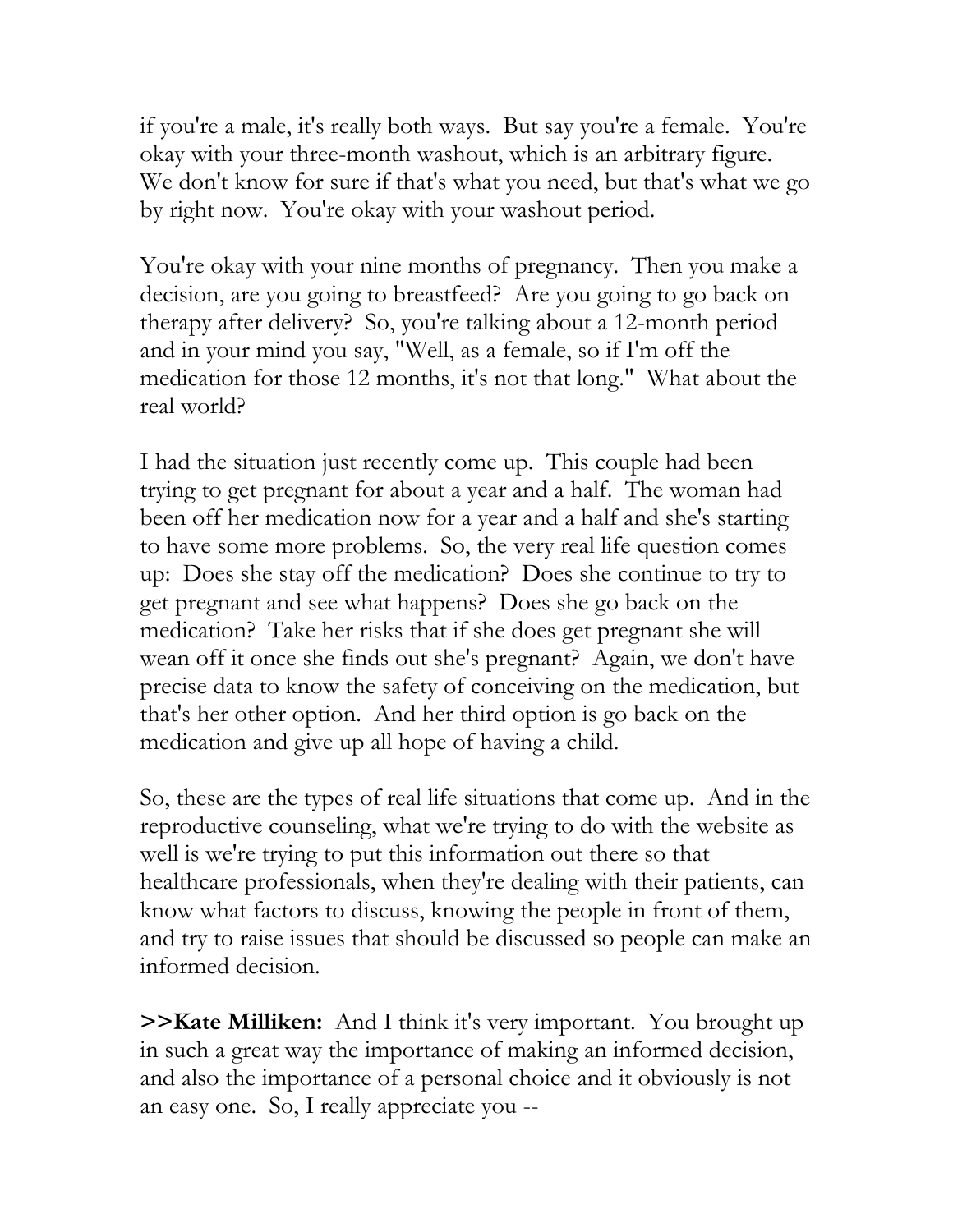**>>Dr. Sadovnick:** I'd just like to add one other thing, if possible, and that is the other thing I think that is very important for people who are planning a pregnancy, it's really important to discuss with them is very often people have this idealized idea that worry about the pregnancy, you worry about having the baby, and then -- but you focus on having this little baby. And what we have to realize is that parenting is not just having a newborn, it's a life commitment.

## **>>Kate Milliken:** That's right.

**>>Dr. Sadovnick:** And one of the things that we also bring up with couples to discuss is how would you cope if there was a problem and your partner with MS could not participate in the typical ways that you would expect that parent to participate? Or there's always the unknown. You know, something can happen to the other partner. Other things besides MS can come into the family.

**>>Kate Milliken:** Right. And these are issues that you would have even without MS.

**>>Dr. Sadovnick:** And talk about sort of re-evaluating, though, your role as a parent and as a spouse in terms of relationships, talking about focusing more on what you can do at different stages rather than on everything what you cannot do. And I think that that's very important.

**Tracey>>** Dr. Sadovnick gives us lots to think about regarding family planning.

**Tom>>** What stood out for me, is how important it is to be proactive, getting as much good information as possible, and making the decision that's right for your family.